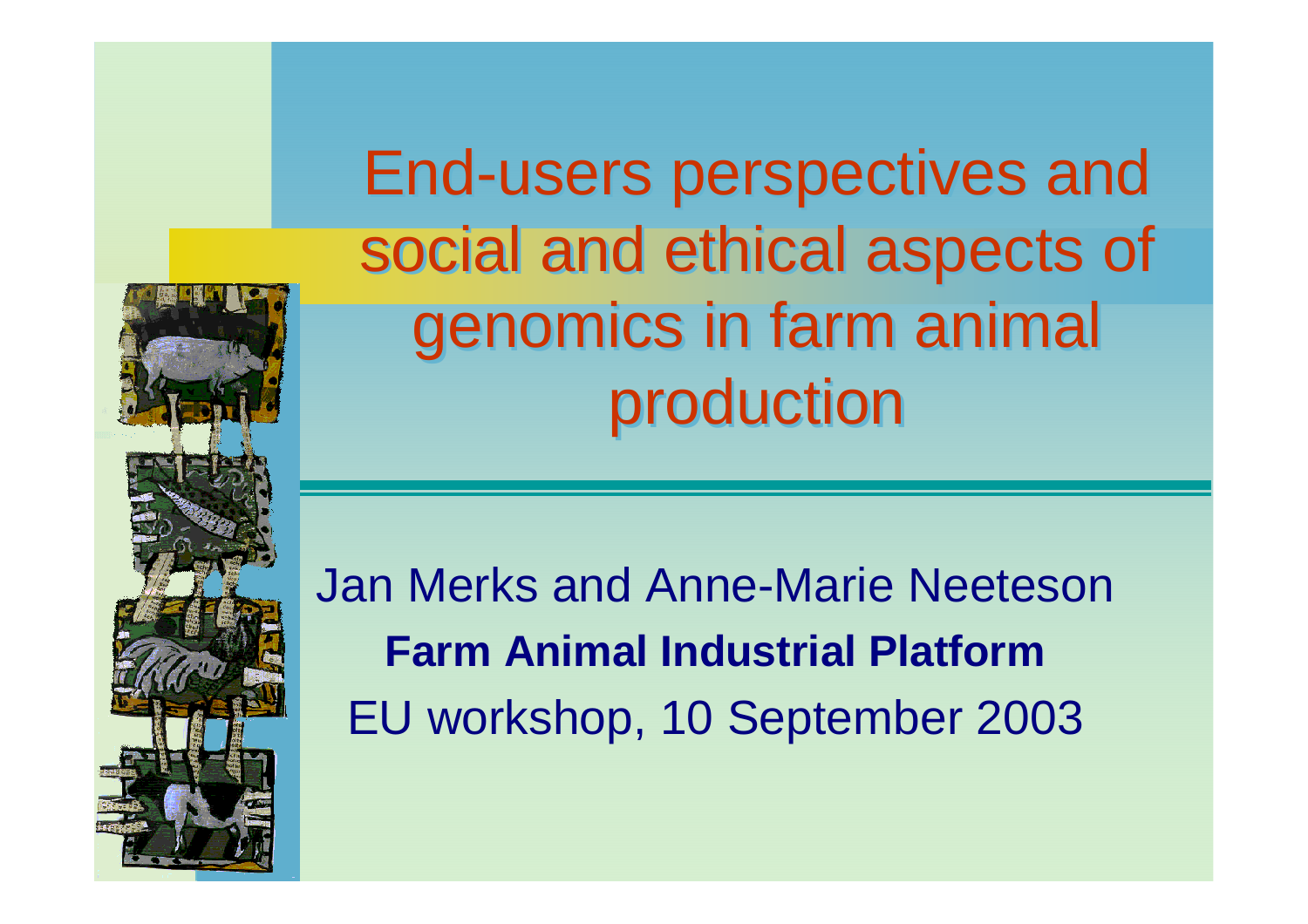## Farm Animal Industrial Platform

#### n Goal

- Forum European farm animal reproduction and selection companies
- Indication research directions
- Stimulate interaction research industry
- Dialogue with society

#### n Presentation based upon

- Information from FAIP members
- EU-funded projects ELSA + SEFABAR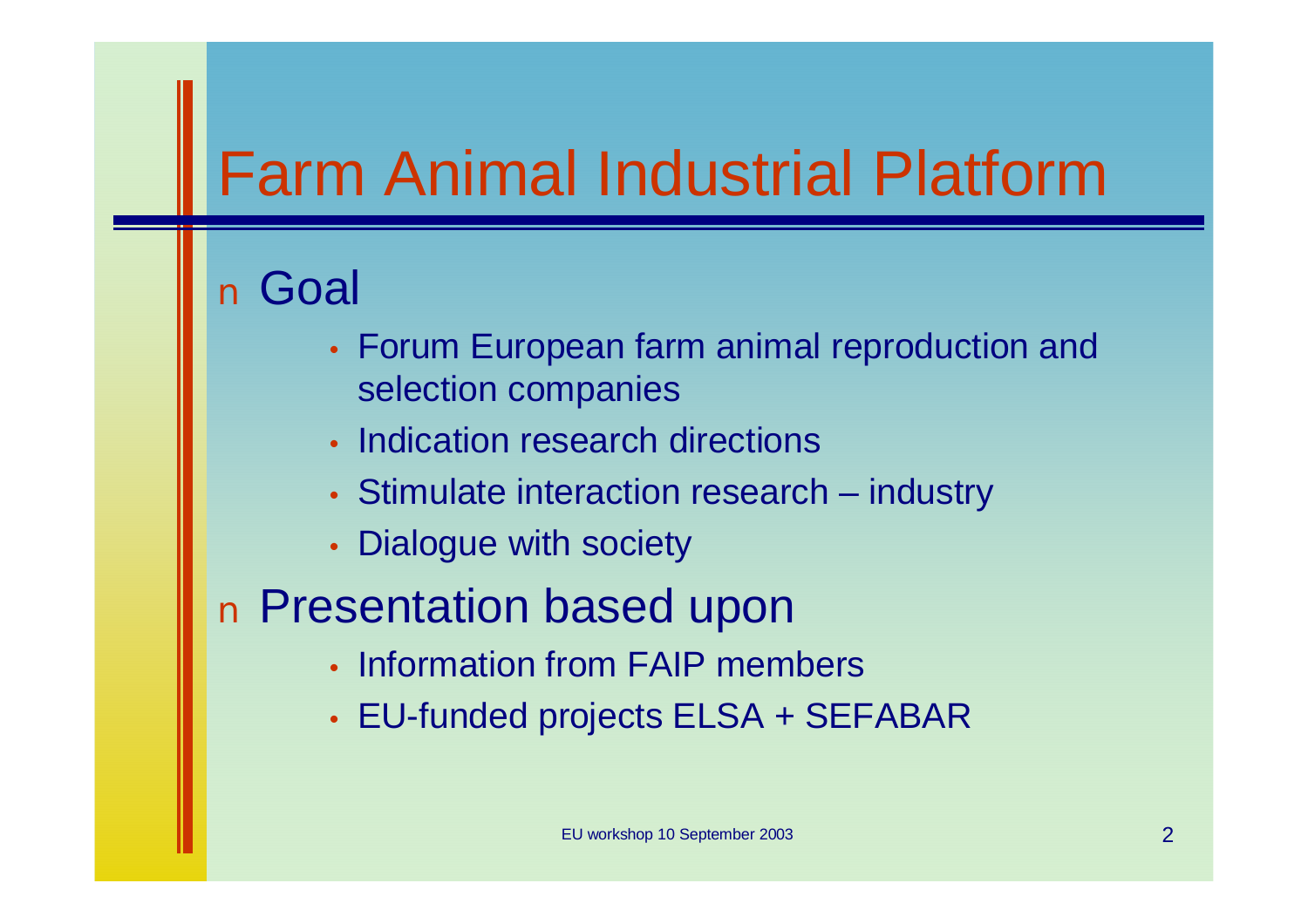## **Lay-out of contribution**



n**Breeding and Genomics today**

n**End-user Perspectives of Genomics**

n**Social and Ethical aspects** n**Priorities for Europe**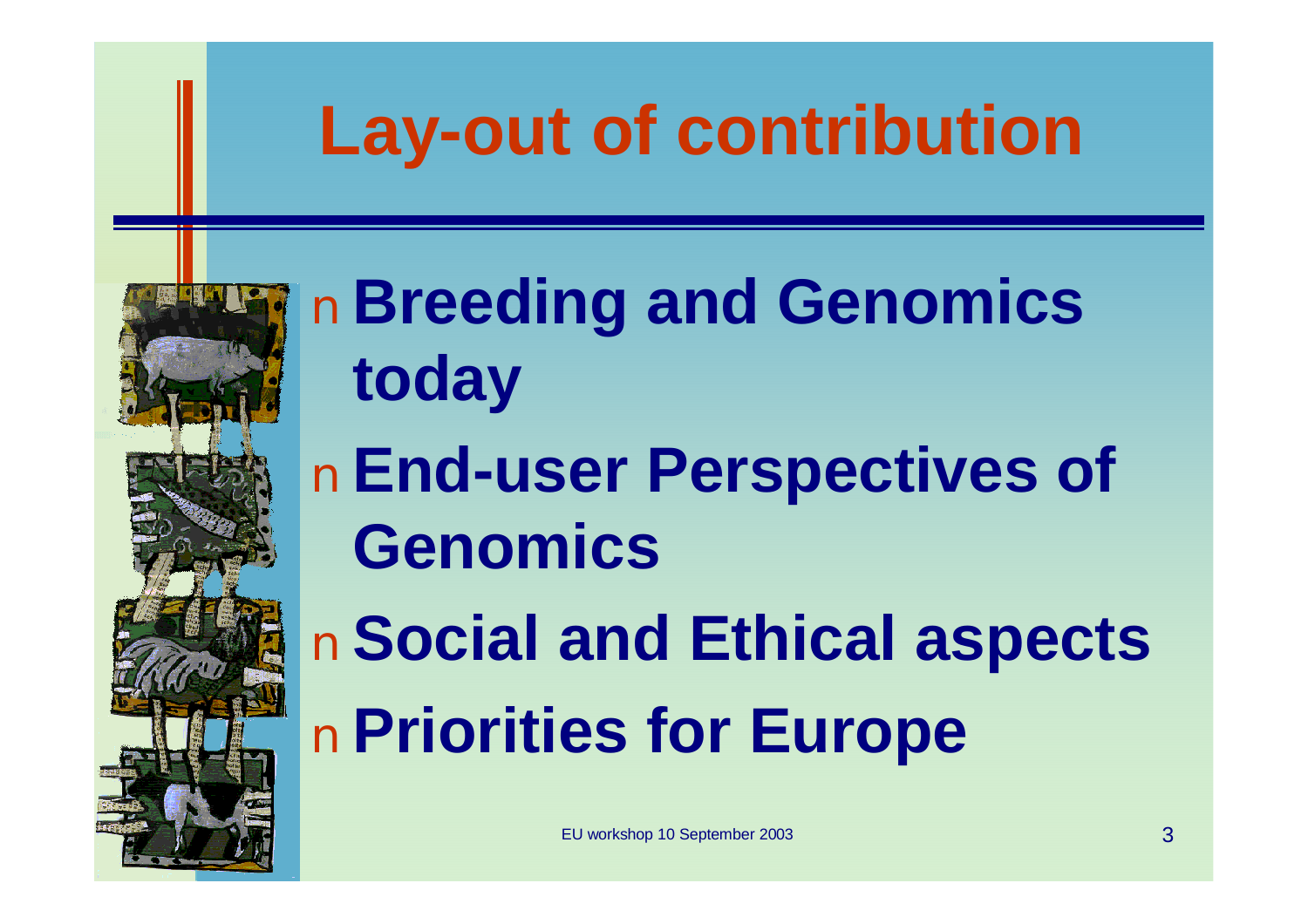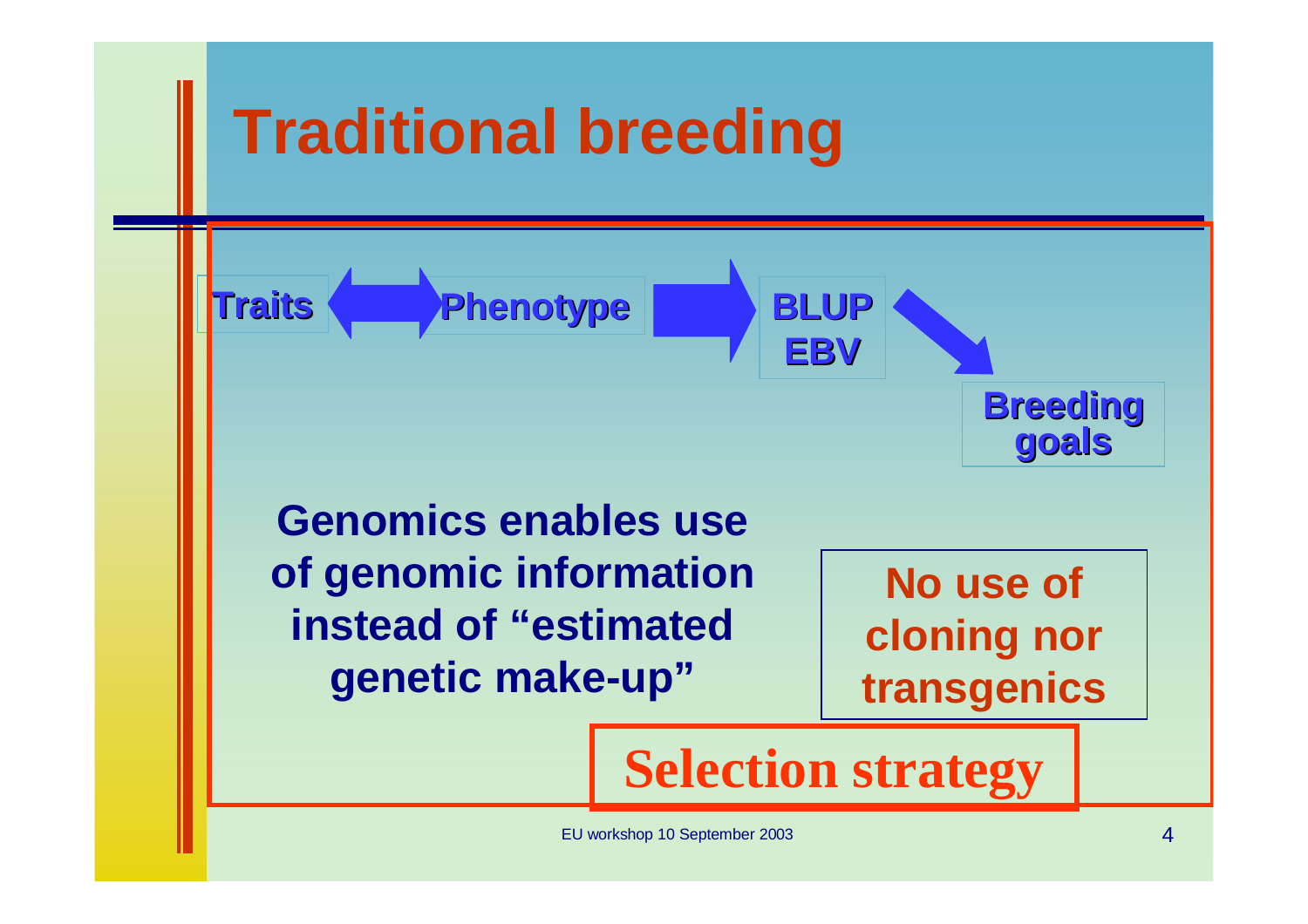## **Breeding and production**

**GOAL breeding**: improve genetic make-up of farm animals with regard to economics of production and marketing of farm animal products (meat, eggs, milk and fish)

**GOAL production**: to produce food of animal origin at a competitive (and market directed) price and quality level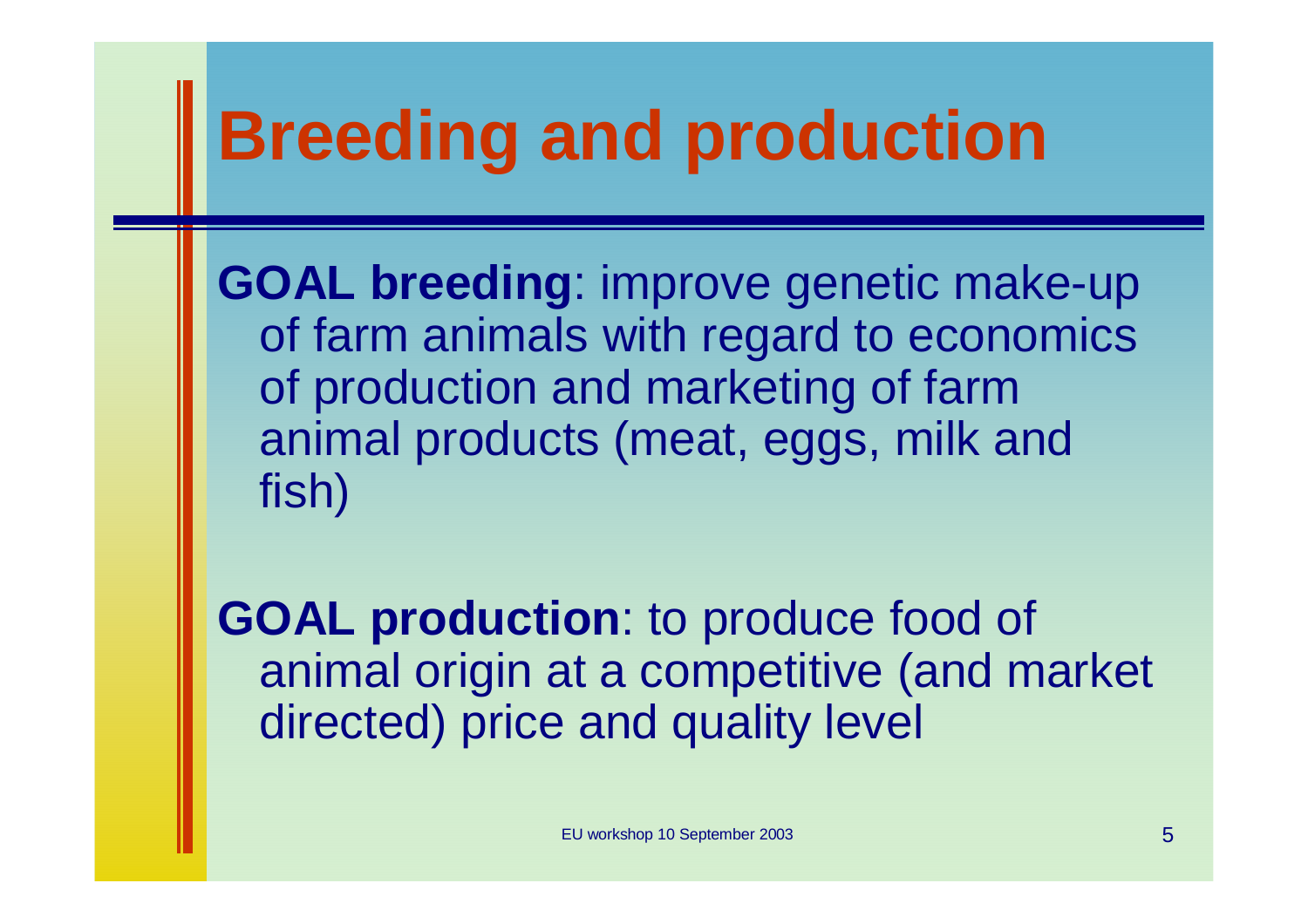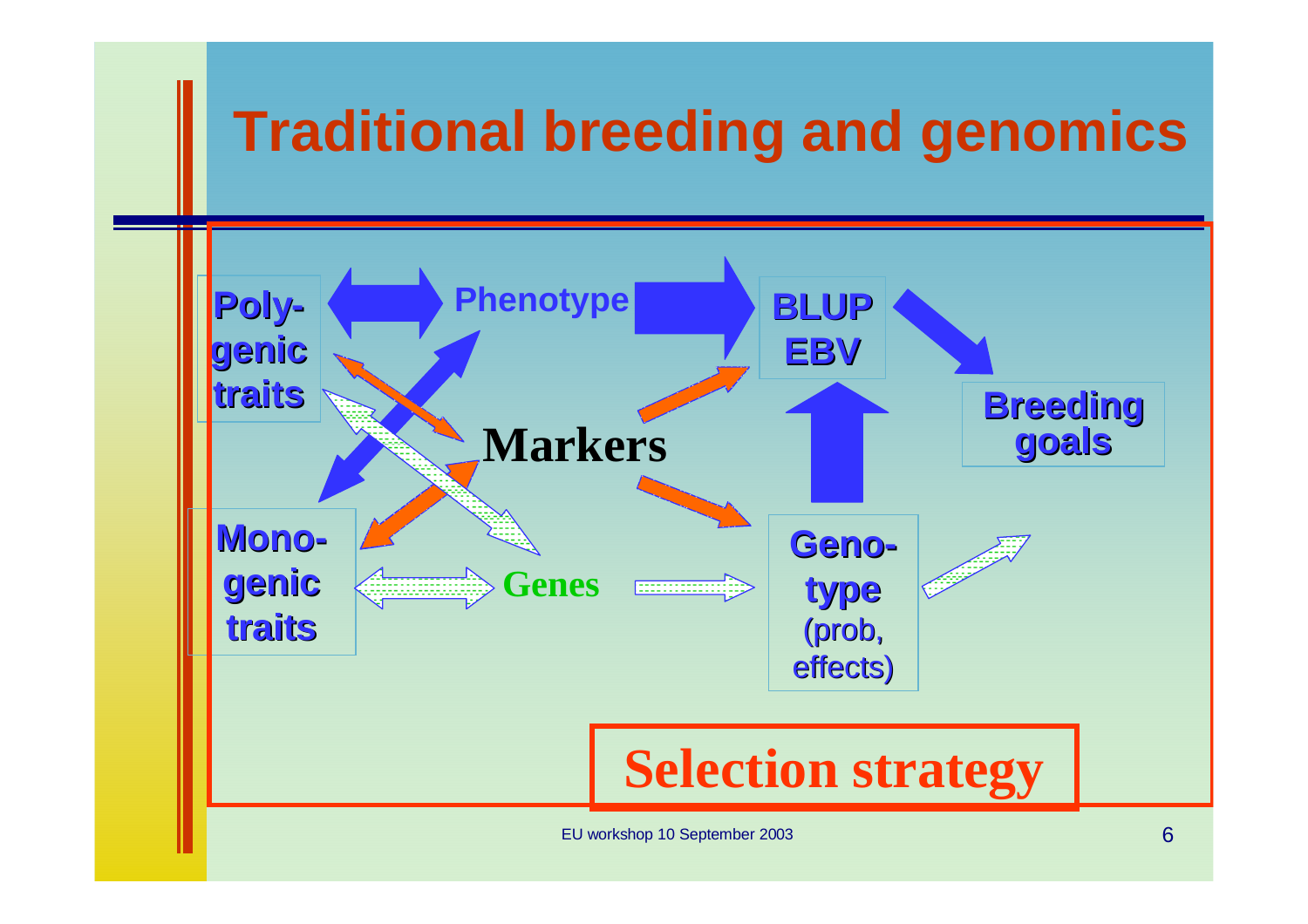## **Breeding traits of interest for GENOMICS**

Traits difficult or expensive to measure, or to shorten generation interval: n Disease resistance traits (costs/welfare) n Meat quality traits (animal has to be killed) n Longevity related traits (known late in life) Complex traits: breakdown into physiological pathways and underlying metabolic mechanisms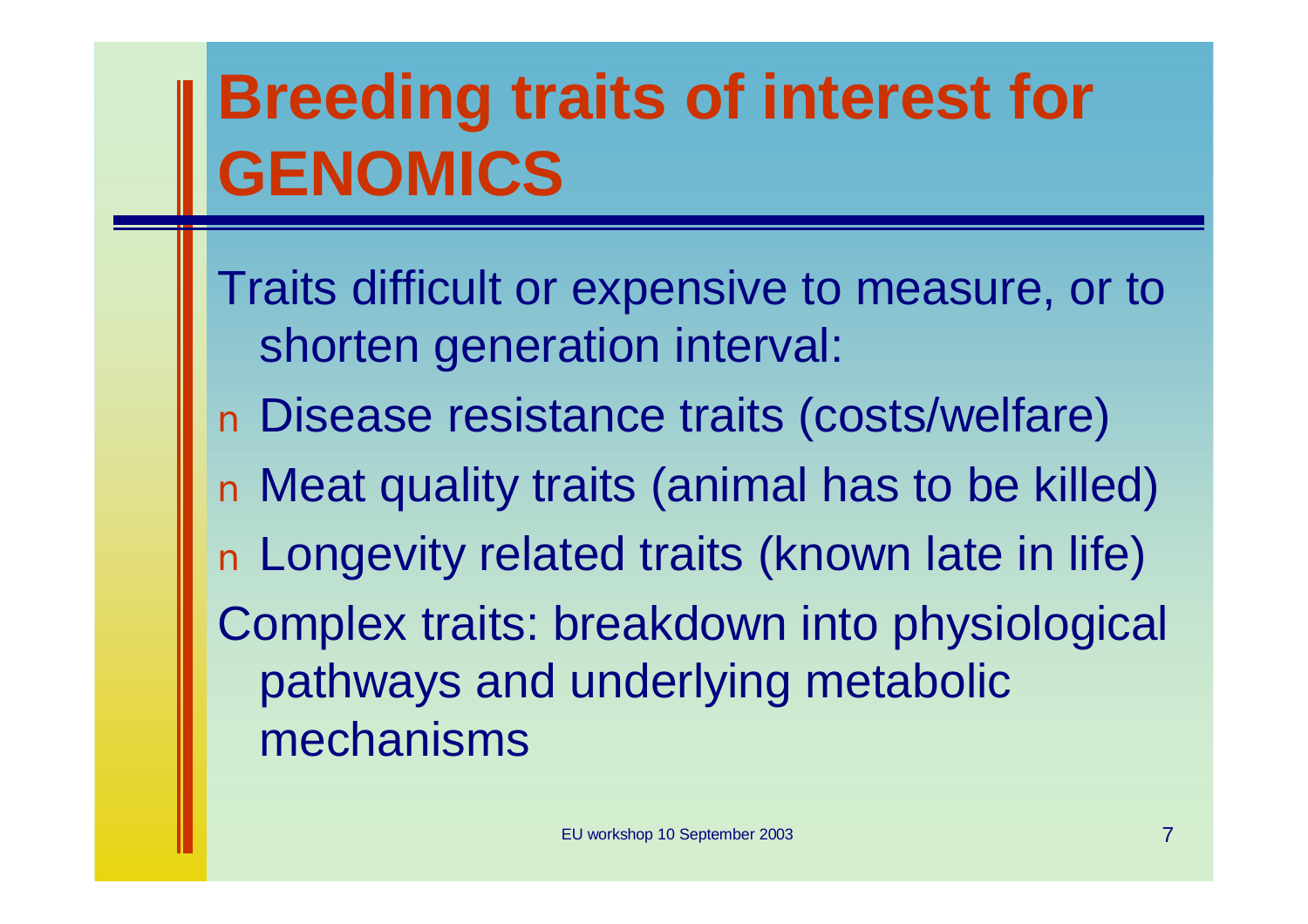## **In addition to animal production interest in GENOMICS for:**

n Traceability n On-line quality measurements n Vaccines and therapeuticals n Alternatives for antibiotics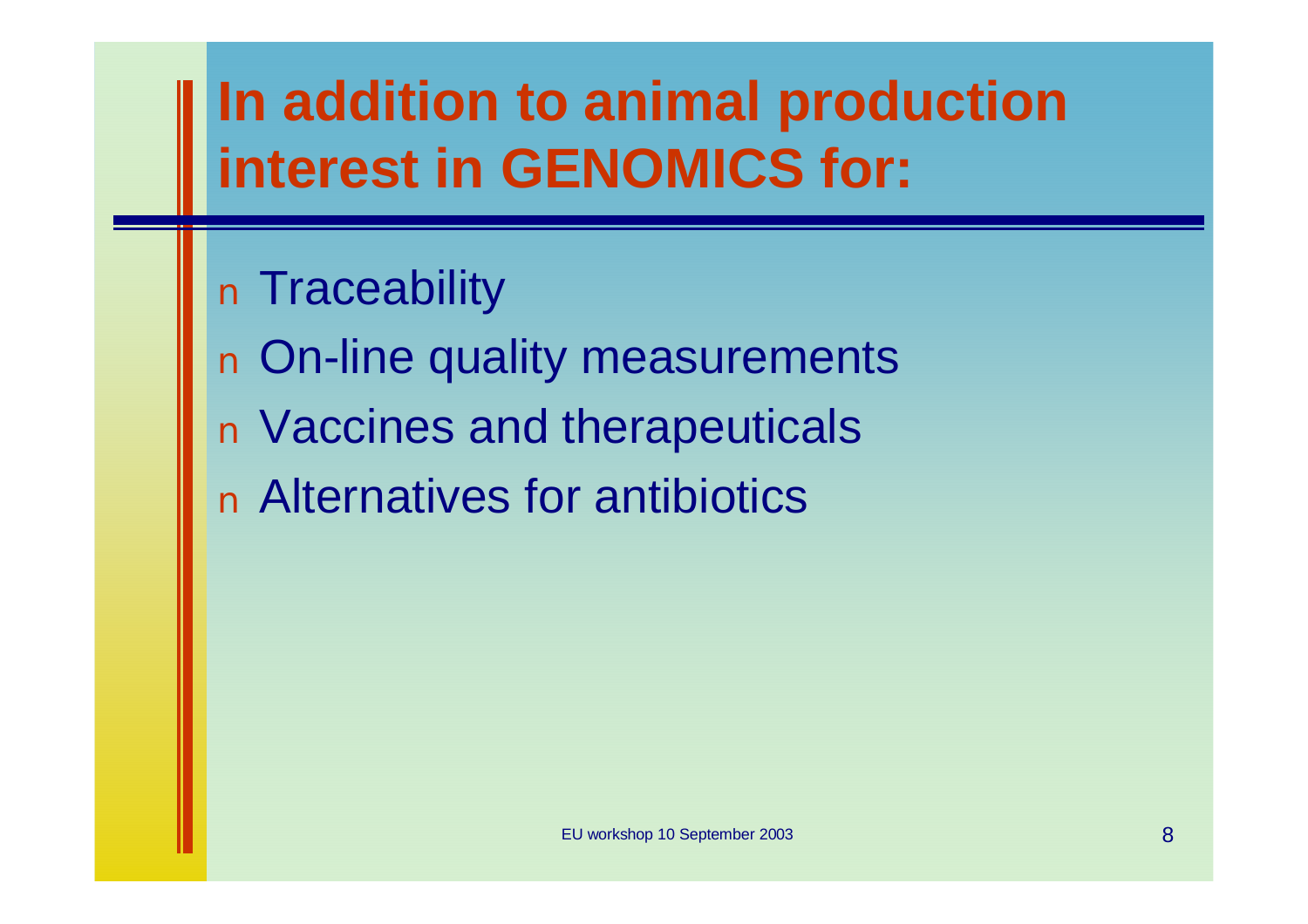### **Genomics in farm animal breeding**

## **Two major approaches:**

- (1) **Candidate gene approach** choose gene via clinical symptoms or physiological changes from human/mouse
- è Successful for monogenic traits: esp. inherited defects, some quality traits and coat color
- (2) **Positional cloning approach** no clear candidate gene evident:
	- linkage analysis pinpoints chromosomal region with unknown gene
	- fine map the region and identify positional candidate gene
- è QTLs are often inconsistent across breeds, recent success for some major genes affecting fertility and quality traits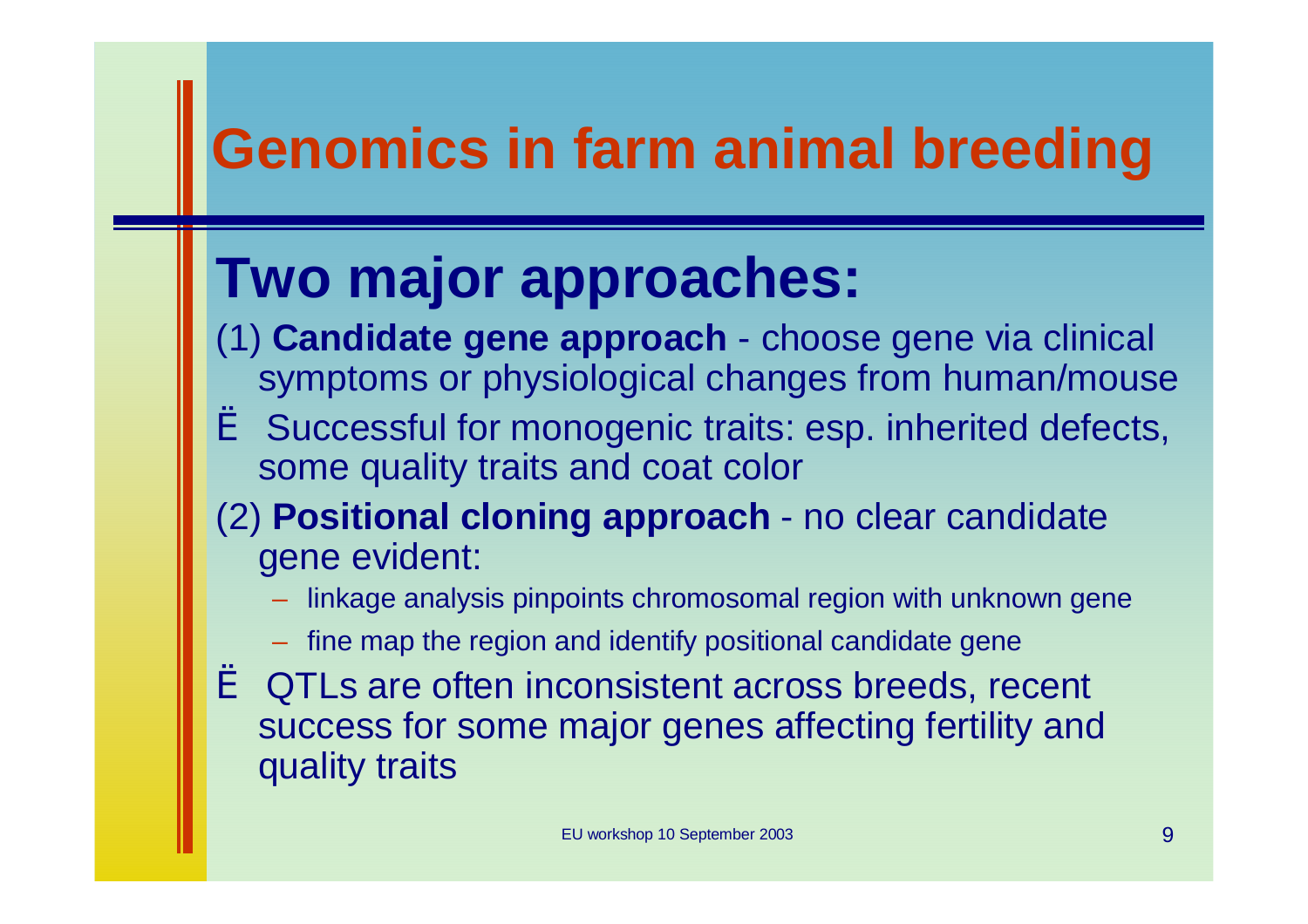## **Reasons for inconsistent QTL effects**

- **Trait definition**
- **Statistics** 
	- False positives/negatives (sample size)
	- Overestimation of significant effects
- **True effects** 
	- Farm animal populations are outbred
	- Genotype x environment interaction
	- Epistasis (in crossbreeding)
	- Genetic imprinting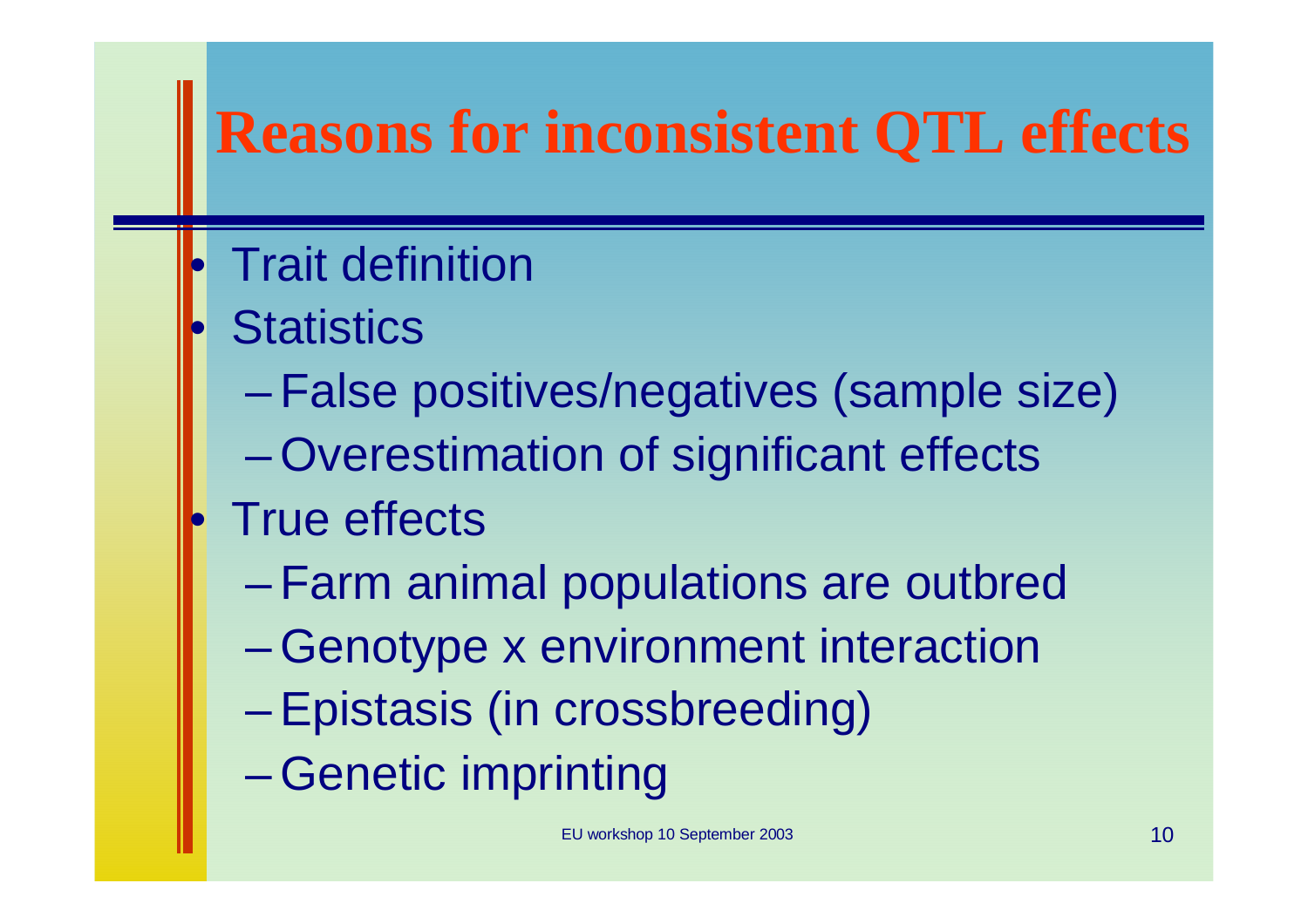## **Lessons from other organisms**

General development of tools and techniques Sequencing of several genomes Identified human genes => animals: è>1300 functional mutations identified è easy by elimination of carrier animals Plants: identification and use of QTLs, **BUTè** inbred lines and large sample sizes



EU workshop 10 September 2003 11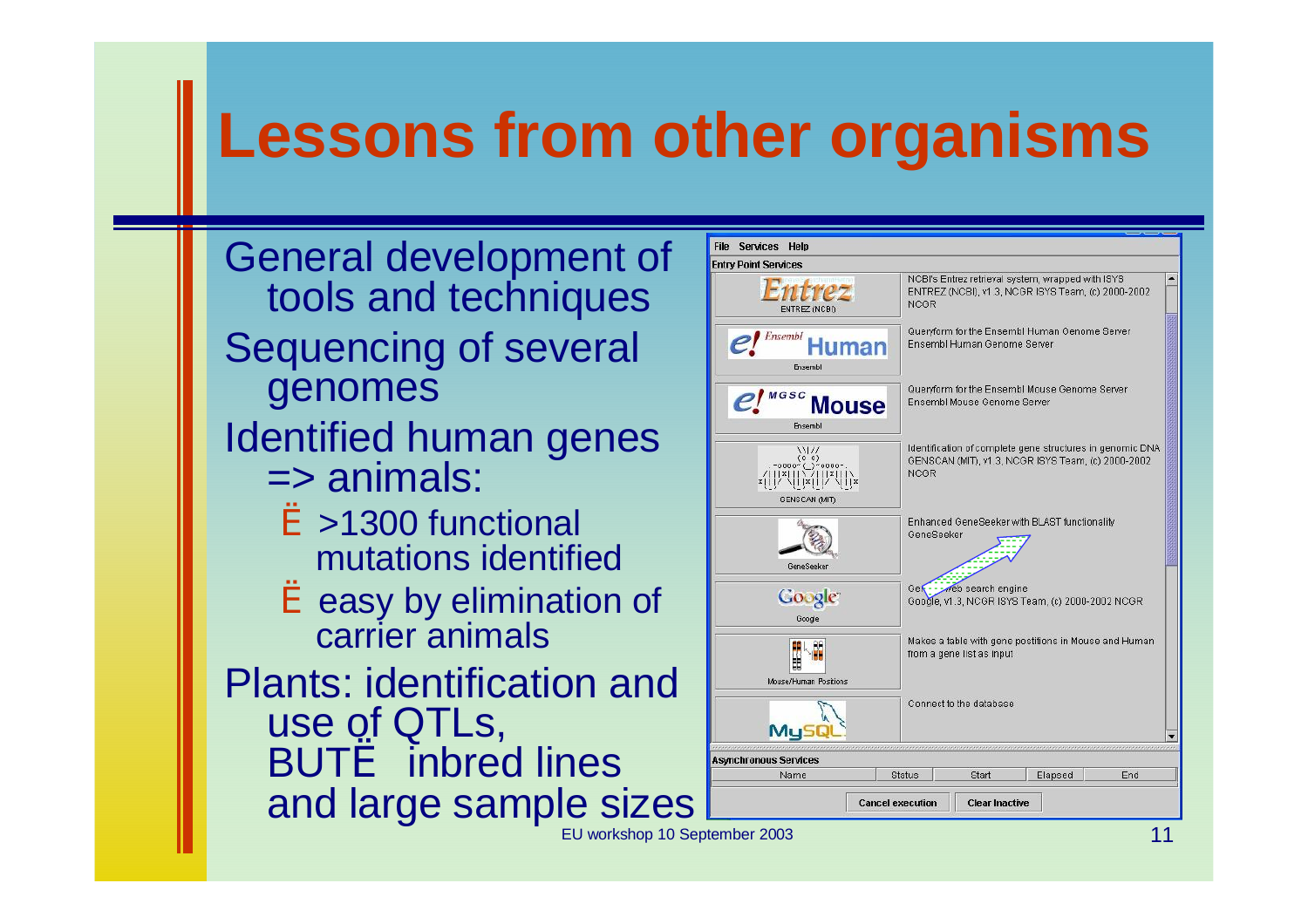## **Lessons/results until today**

n Success for monogenic traits (esp. inherited defects), but low frequency n Many QTLs for polygenic traits but not consistent across breeds (outbred) n Gene(s) ó trait: complex physiological process due to crossbreeding, epistasis, GxE ....

n Recent success for functional mutations for polygenic traits along LD-mapping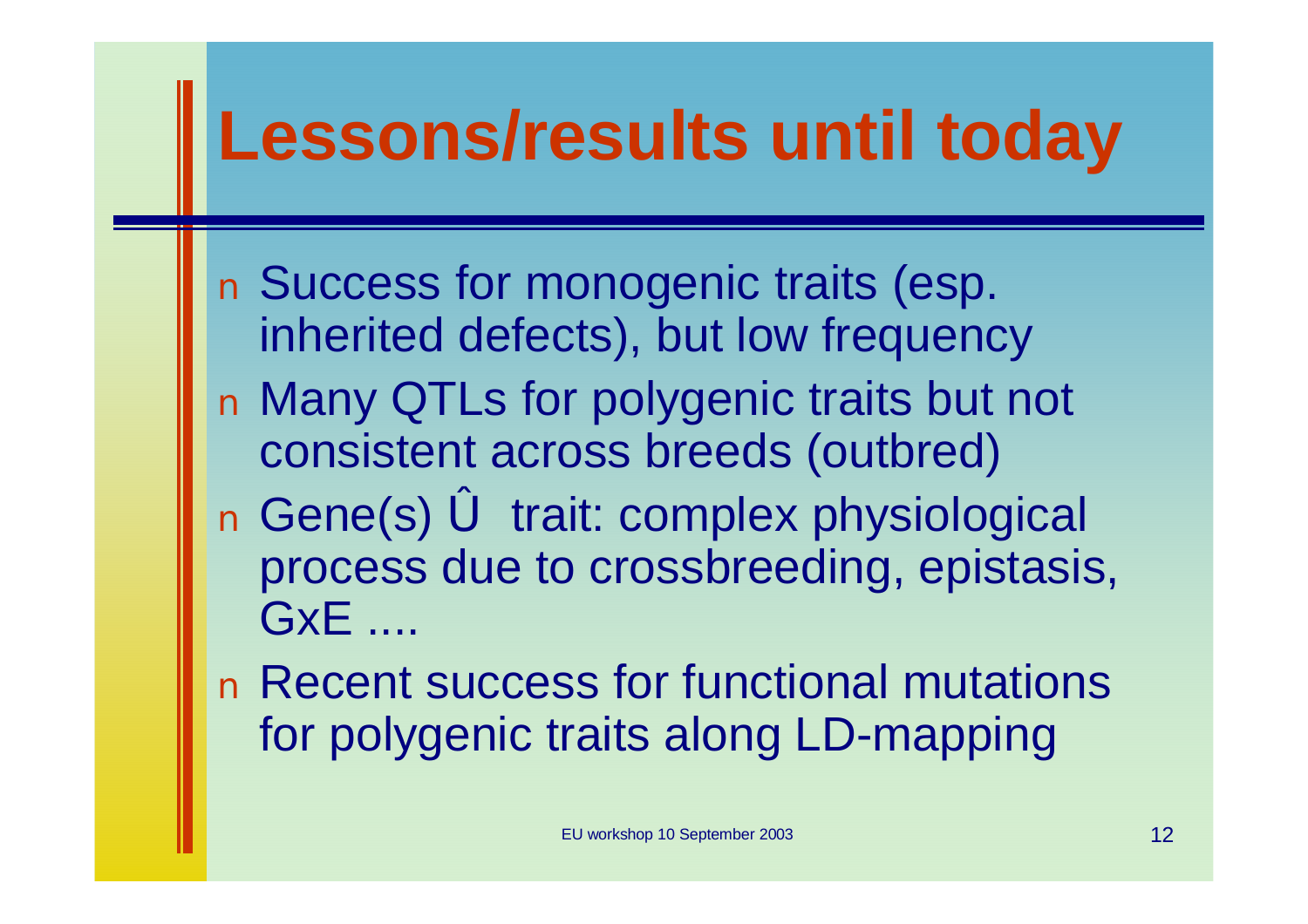# **Priorities (1)**

n Active industrial participation from begin

n Collaboration = IPR (right of first refusal) on European level, not for individual organisation

n No priority for cloning and genetic modification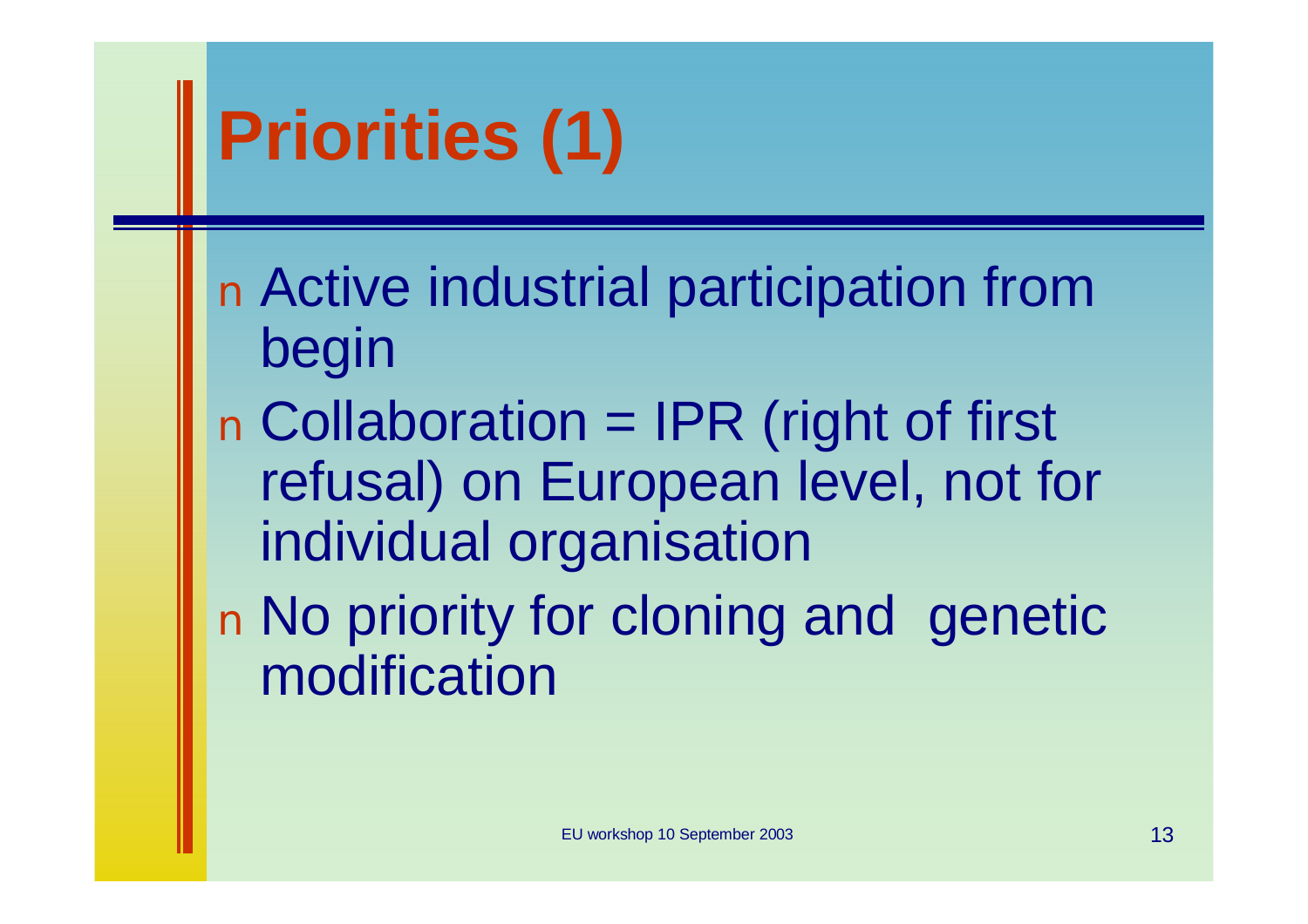# **Priorities (2)**

### n Focus EU-research:

- Host-pathogen interaction: zoonoses
- –General tools to analyse genetic background of host-pathogen interaction

–Technology and tools to combine genomics with traditional breeding

n Transparancy & communication to public with regard to goal and results of research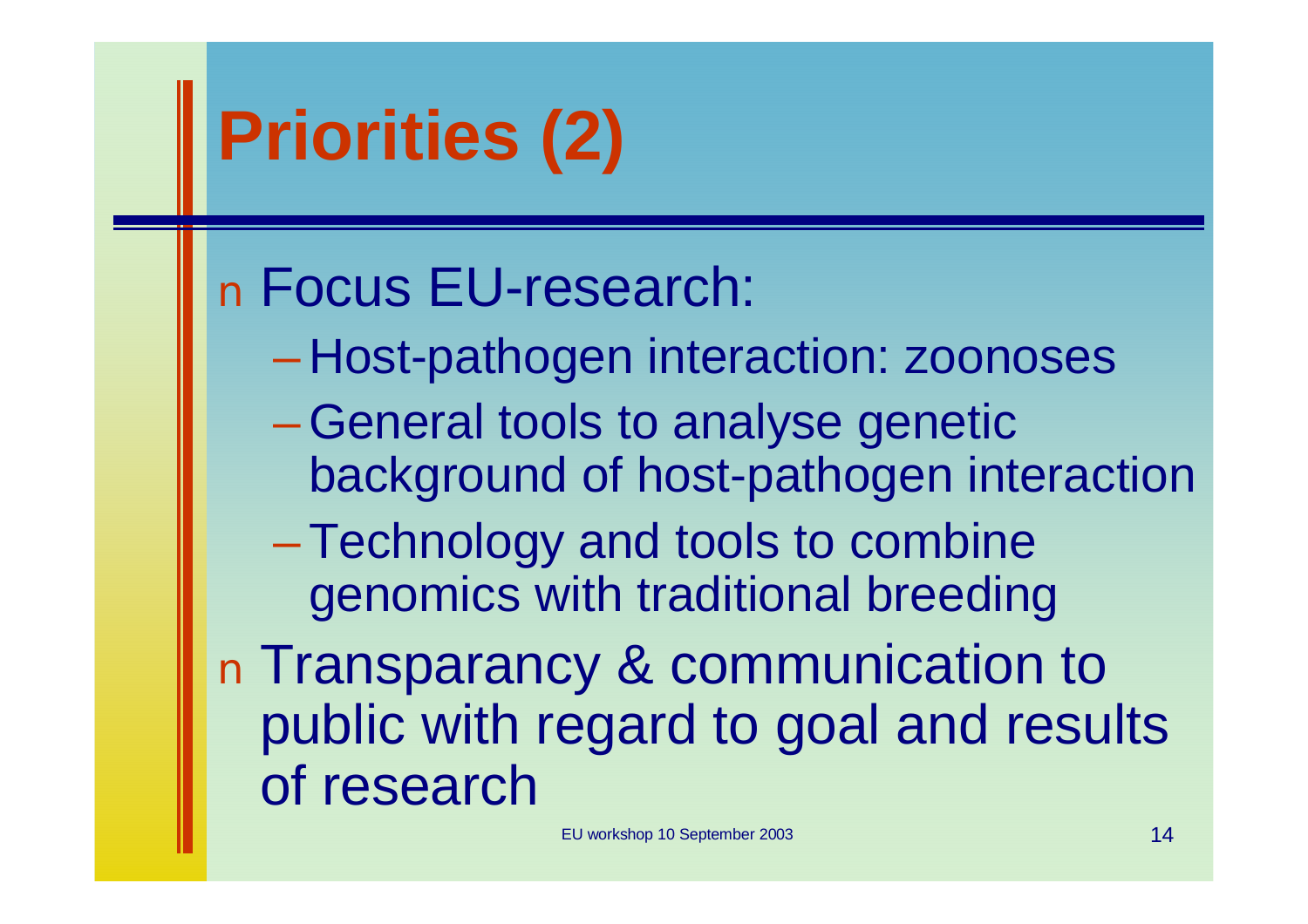## **Conclusions for Farm Animals**

n Limited success until today for genetic make-up but **adequate perspectives for complex traits** like quality and disease resistance n IPR open for EU industry and science to enable real **COLLABORATION** n **FOCUS** in EU research, also within IPs and NEs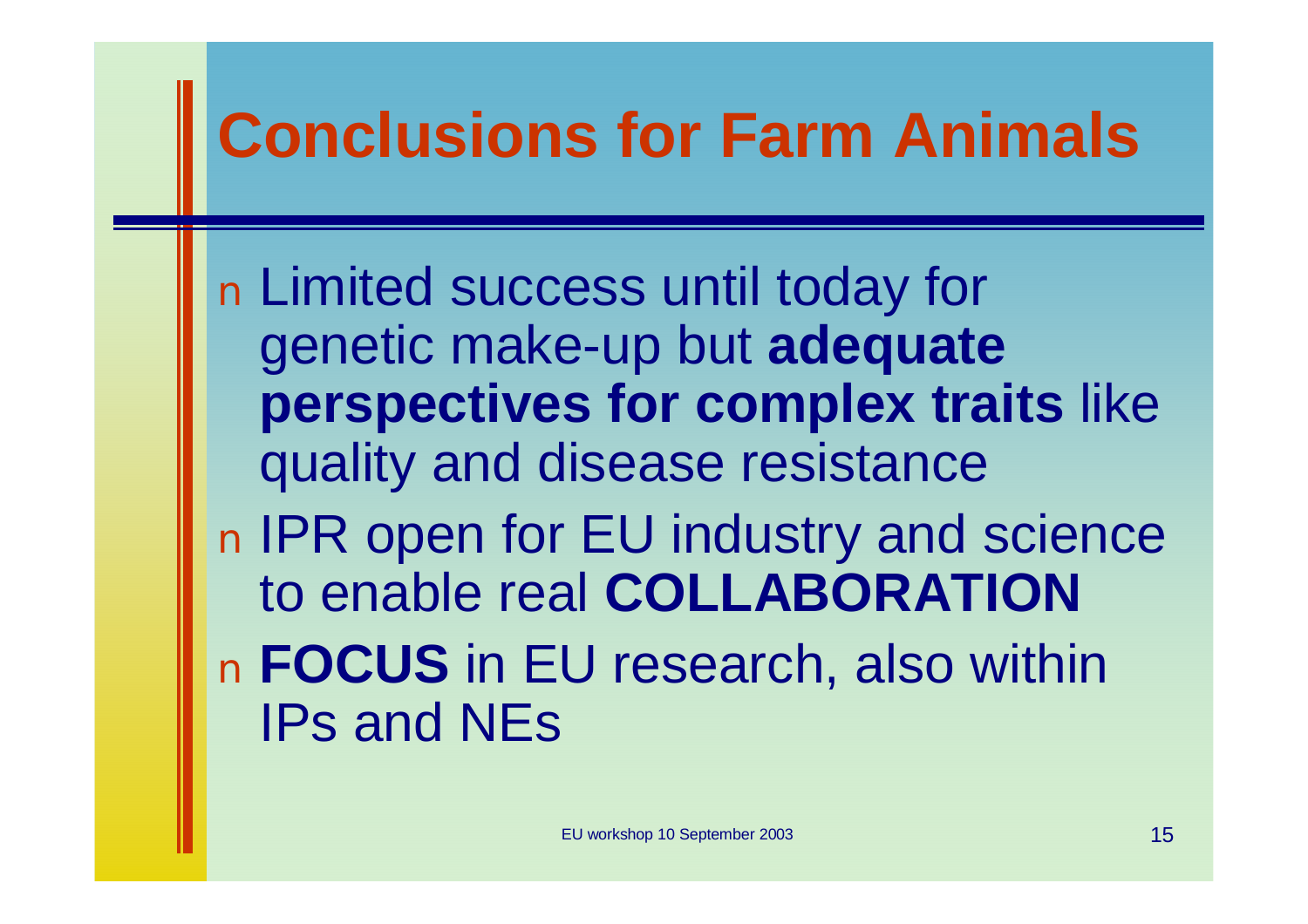## **Social and Ethical Aspects**

#### n Two projects:

- Farm Animal Breeding & Society (ELSA)
- Sustainable Farm Animal Breeding And Reproduction (SEFABAR)

#### n **Implications** for GENOMICS in farm animals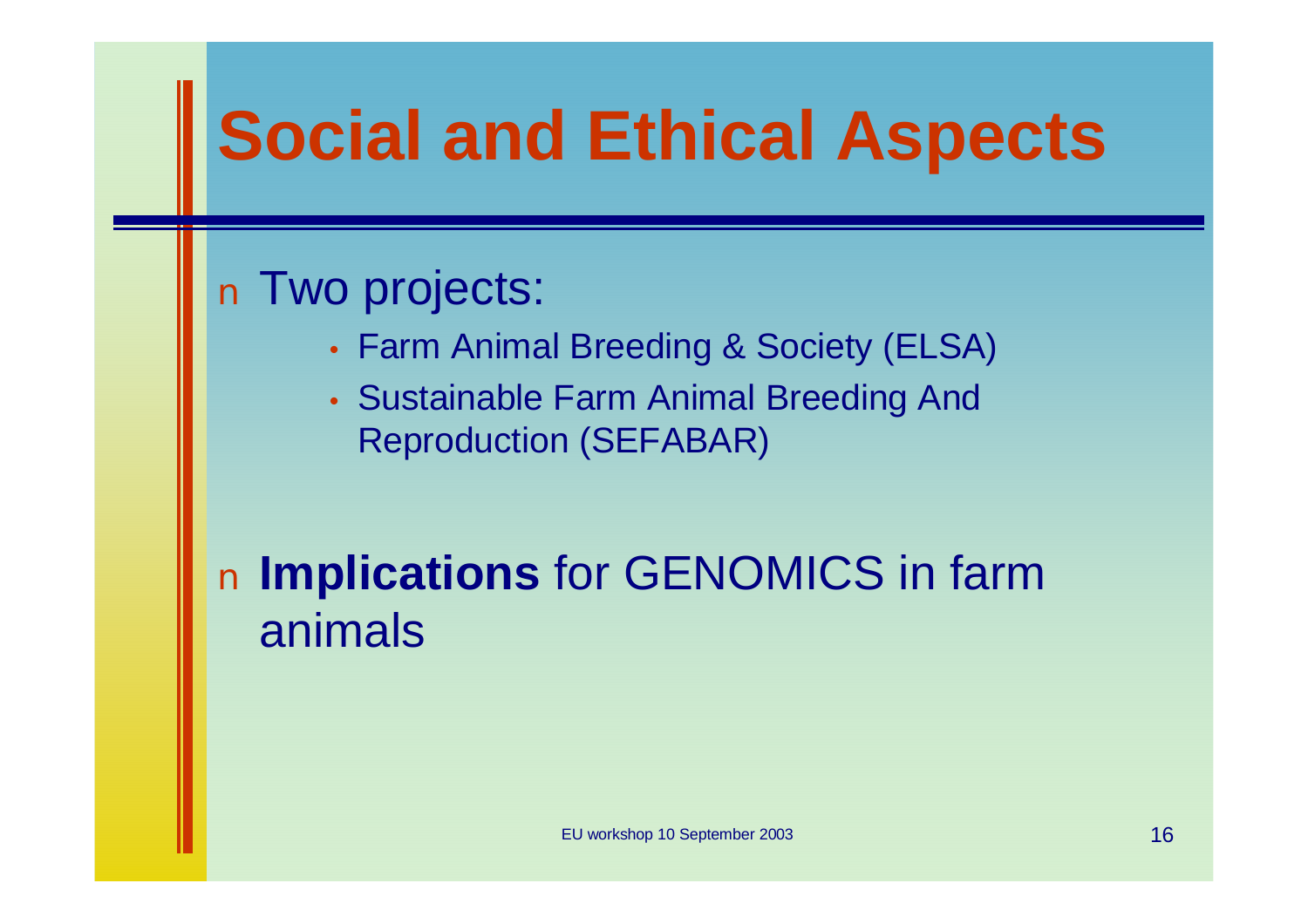## **1. ELSA**

#### – **1998-1999**

– **FAIP and social partners (ethics, law, consumers)**

– **GOAL:**

- Picture farm animal breeding
- Ethical, consumer and legal aspects
- Dialogue and discussion
- Information for policy makers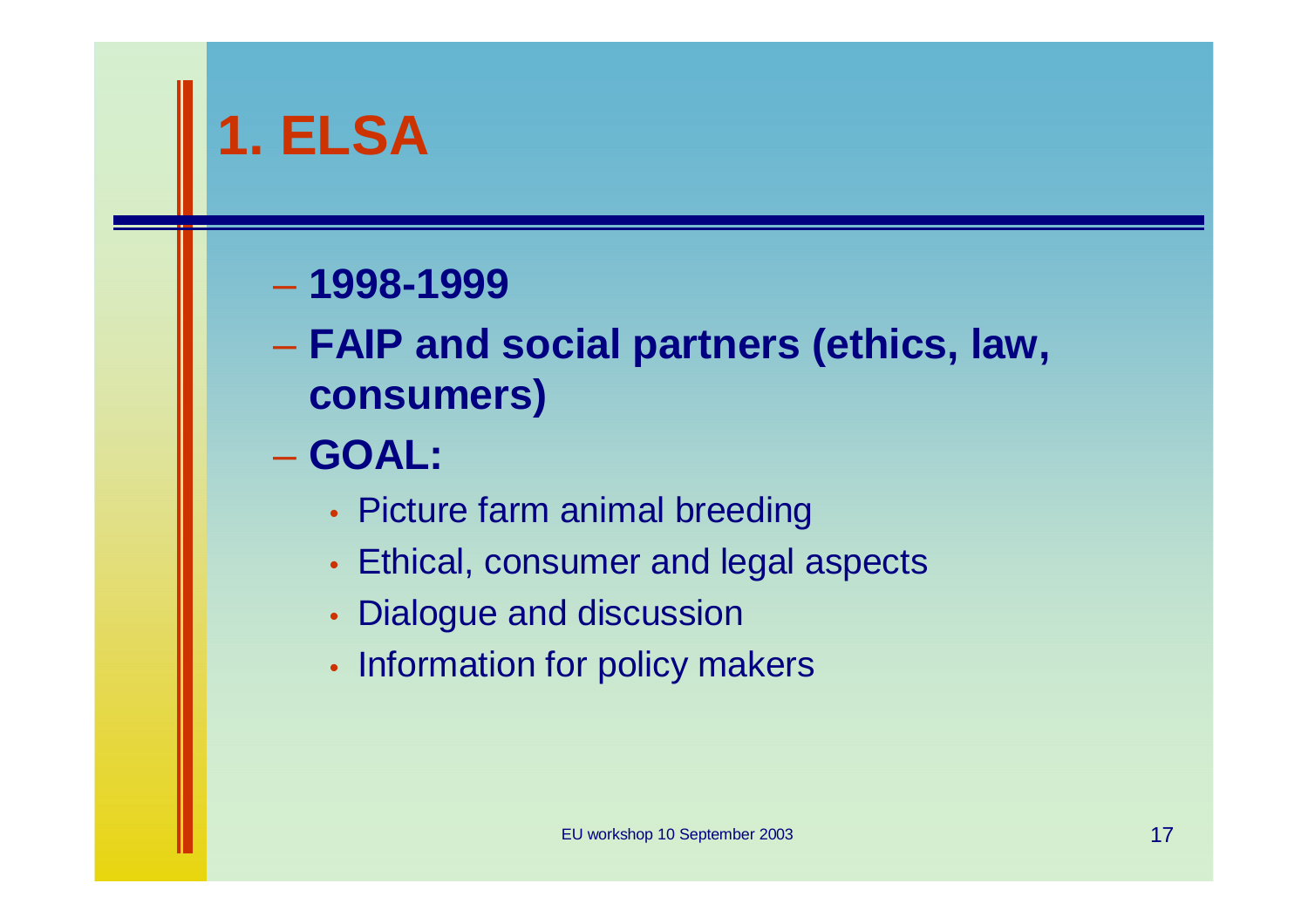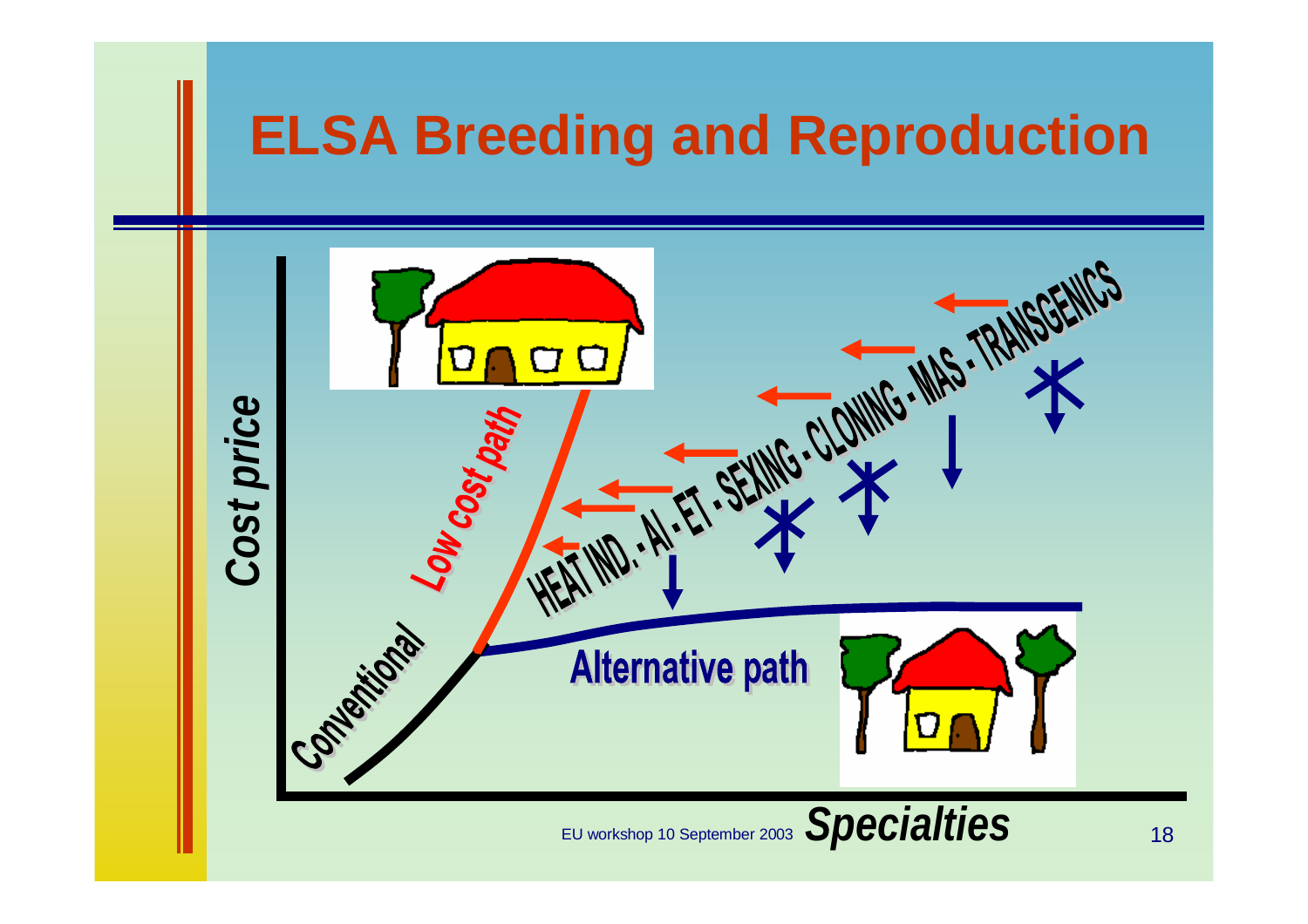### **ELSA Ethics, Law and Consumers**

#### n Ethics

- Animal **welfare** major concern
- Call for **transparency and dialogue**

#### n Law

- Broad patent claims should be watched
- Animal welfare legislation will influence future breeding work

#### n Consumers

- Take **concerns** societal groups serious
- Open dialogue with welfare organisations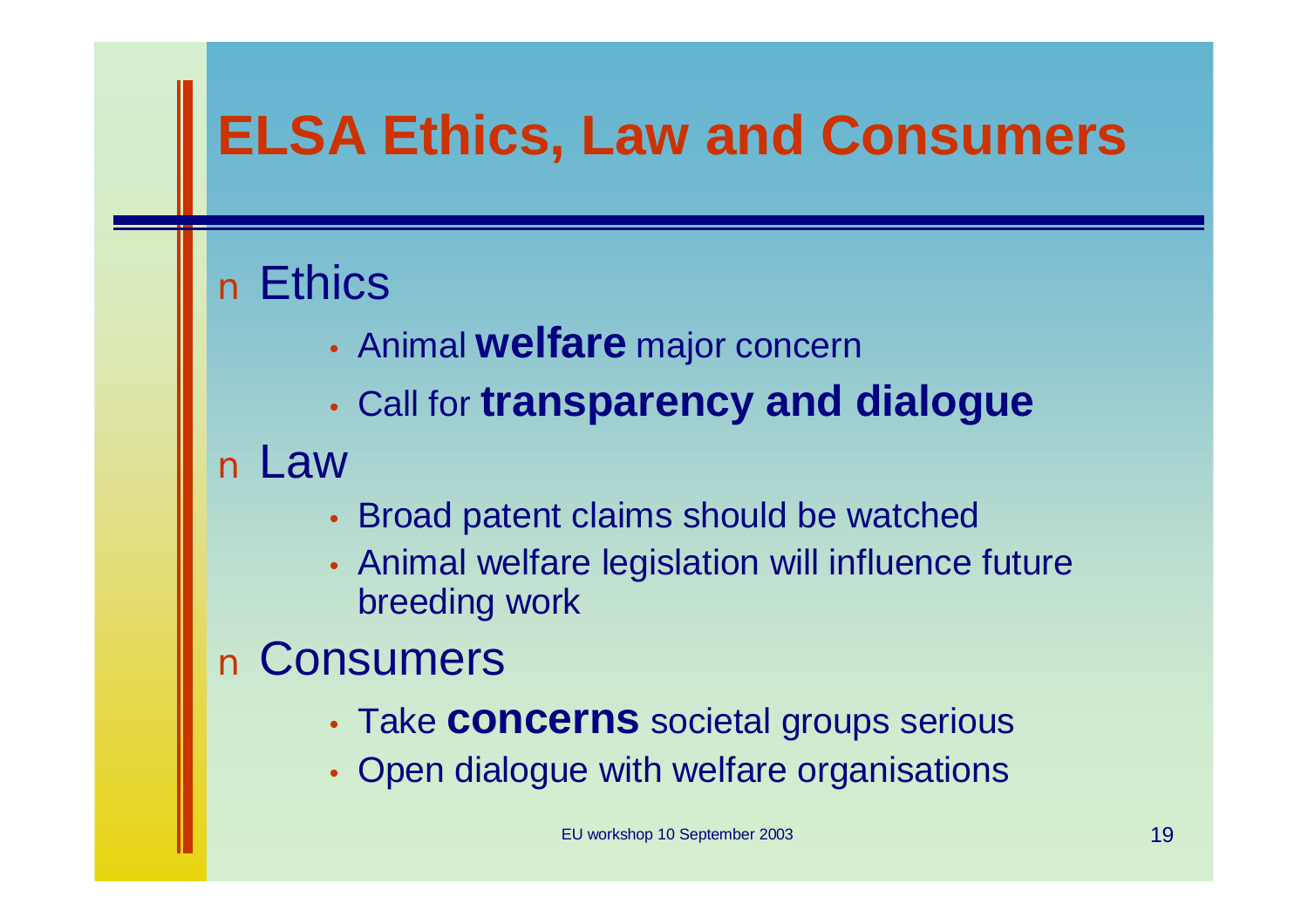### **2. SEFABAR**

#### – **2000-2003**

- **Network scientists / industry**
	- **& social partners (ethics, welfare, cultural differences, public opinion, economy)**

#### – **GOAL:**

- What is sustainable breeding and reproduction ?
- Sustainable breeding scenarios
- Socio-economic studies
- Integration
- Information policy makers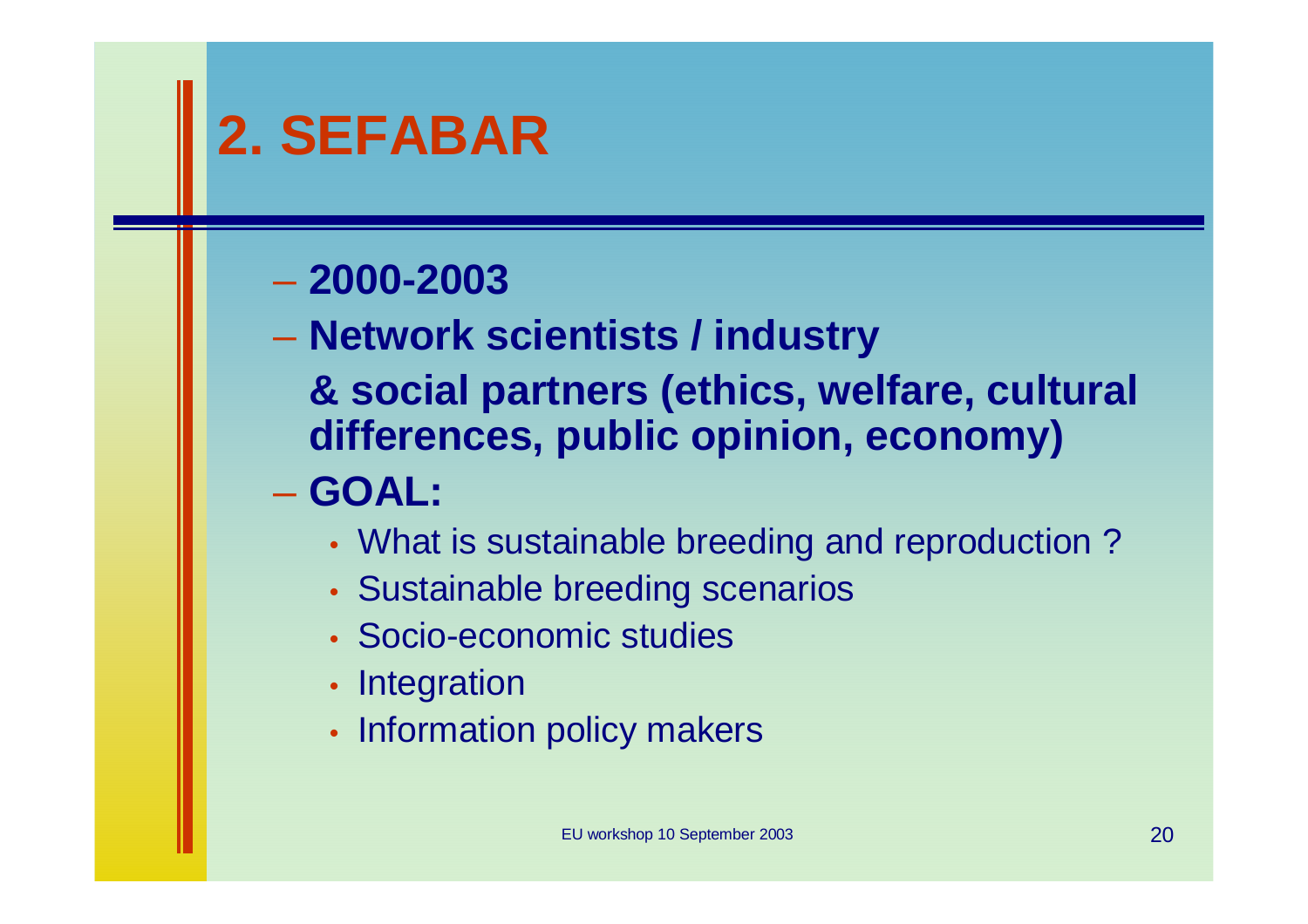#### **SEFABAR: Breeding and Reproduction**

<sup>n</sup> We are faced with **dilemmas**. Society accepts choices when you are able to explain your decisions and **communicate** about them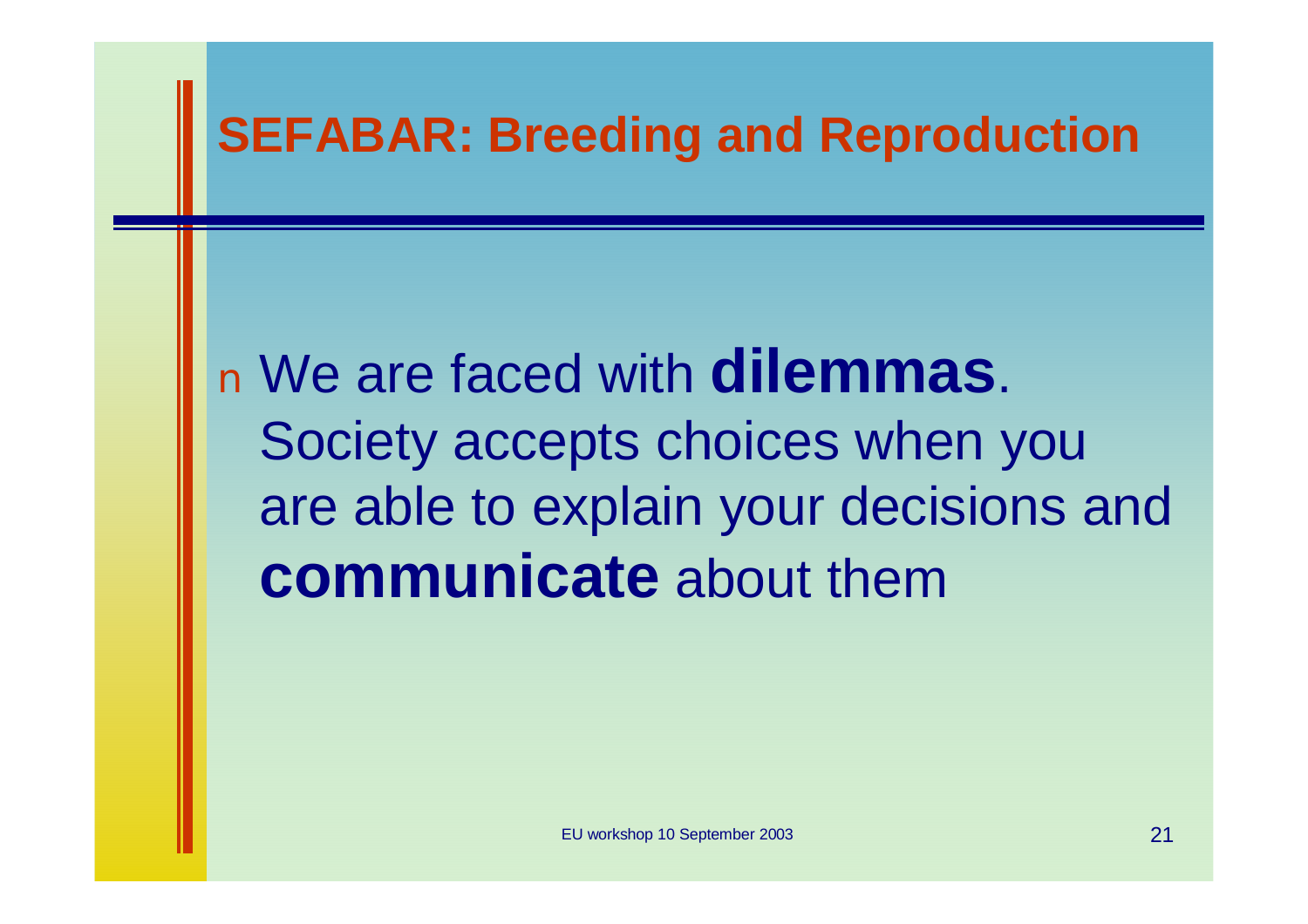## **SEFABAR: Society partners (1)**

#### n Animal welfare

- **Critical involvement**
- Knowledge / application regulations poor
- Step 1: further dialogue desired

#### n Ethics

- Practical input concepts
	- sustainability
	- scenario building
- Hiding away of issues and covering up about problems represents no **viable long-term strategy**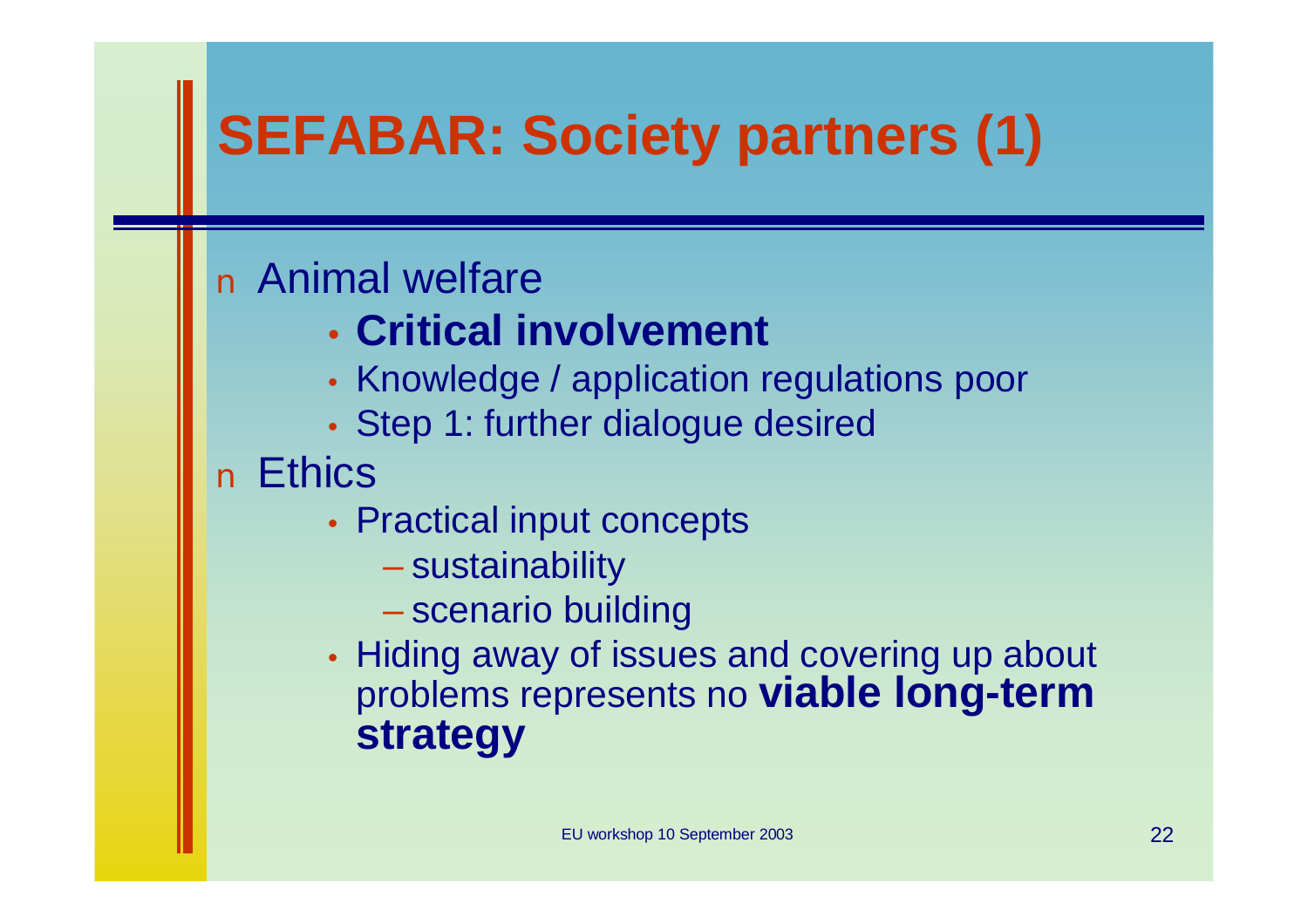### **SEFABAR: Society partners (2)**

#### n Public opinion (INRA, F)

- Breeders/producers should be **transparent**
- Technology associated with risk, although also solution for safety/quality/health n Cultural differences (WUR, NL) • Breeding and society: **two cultures**

n Economy (Exeter, UK)

• Sustainability is a **process**, not a no/yes issue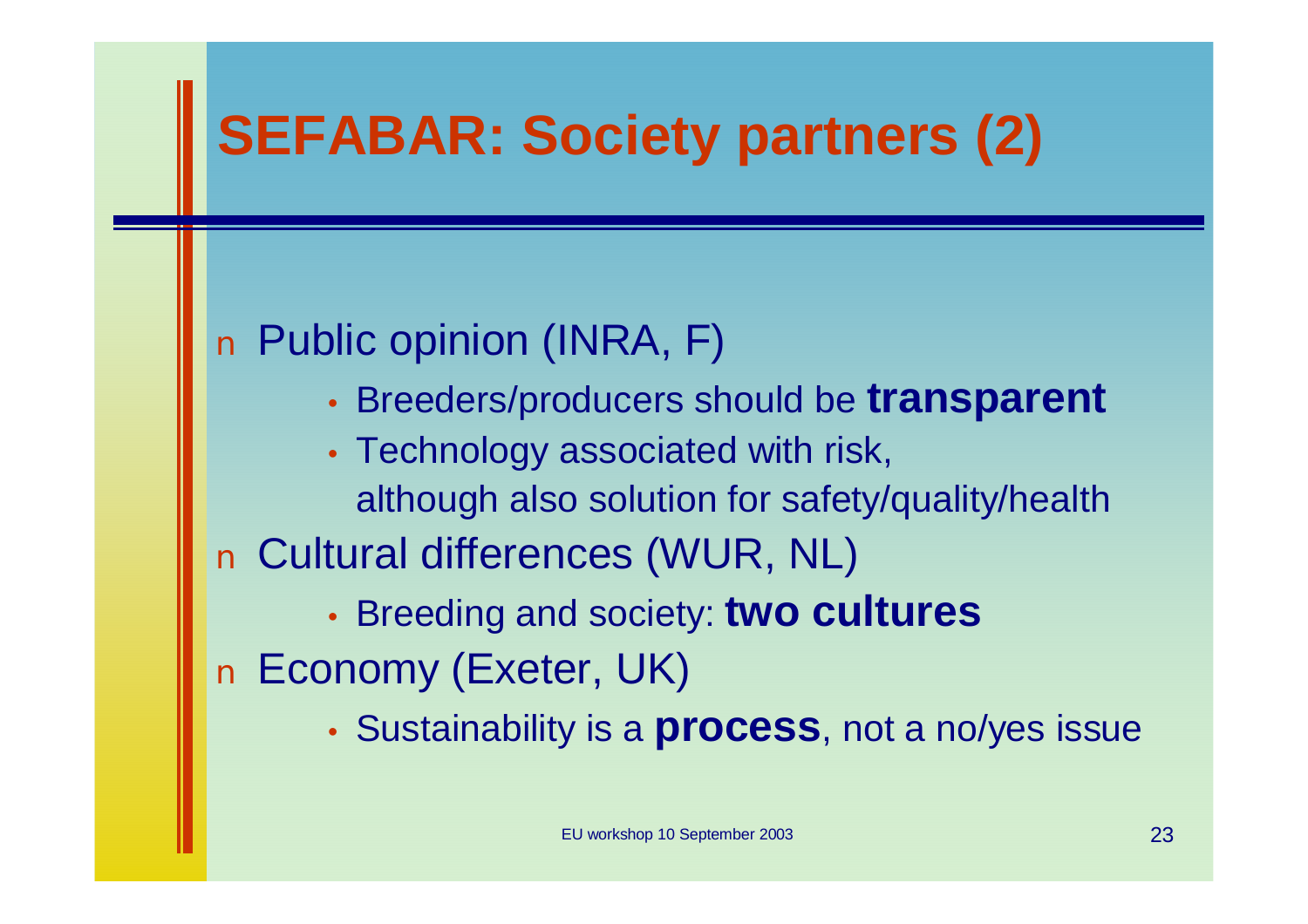## **SEFABAR: evaluation**

nWE learned a lot, but …… n DISCUSSION in person is a MUST n Like all projects we had some passengers aboard n Sustainability to be implemented in the whole animal production chain n MOST IMPORTANT: continue with meeting & exchange of information with socio-economic partners: TRANSPARENCY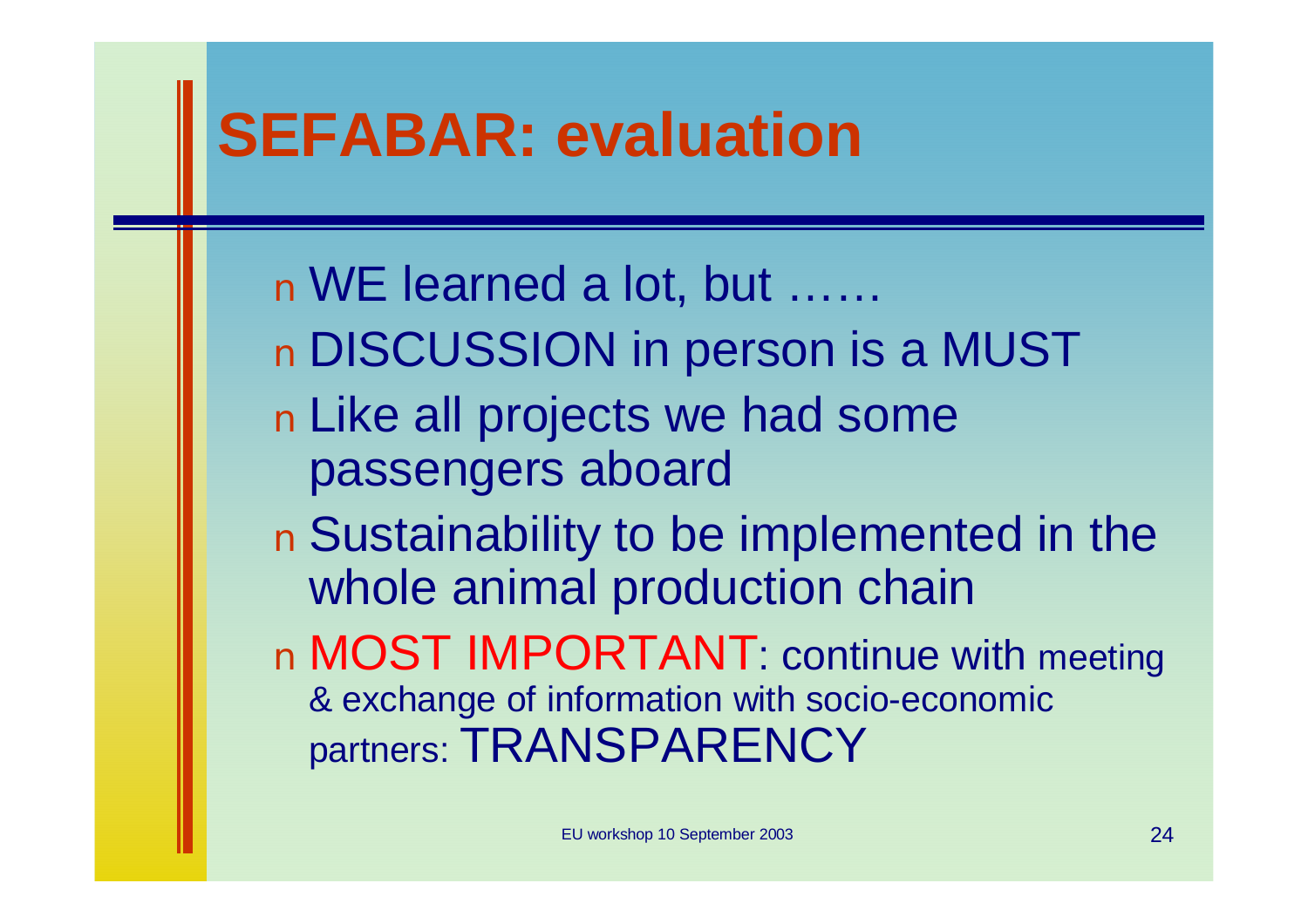# **Conclusions for GENOMICS**

#### n Society is concerned about:

- Food
- Animals' welfare
- Safety
- New technologies
- Scientists
- Industry

These elements are all present in genomics for farm animals